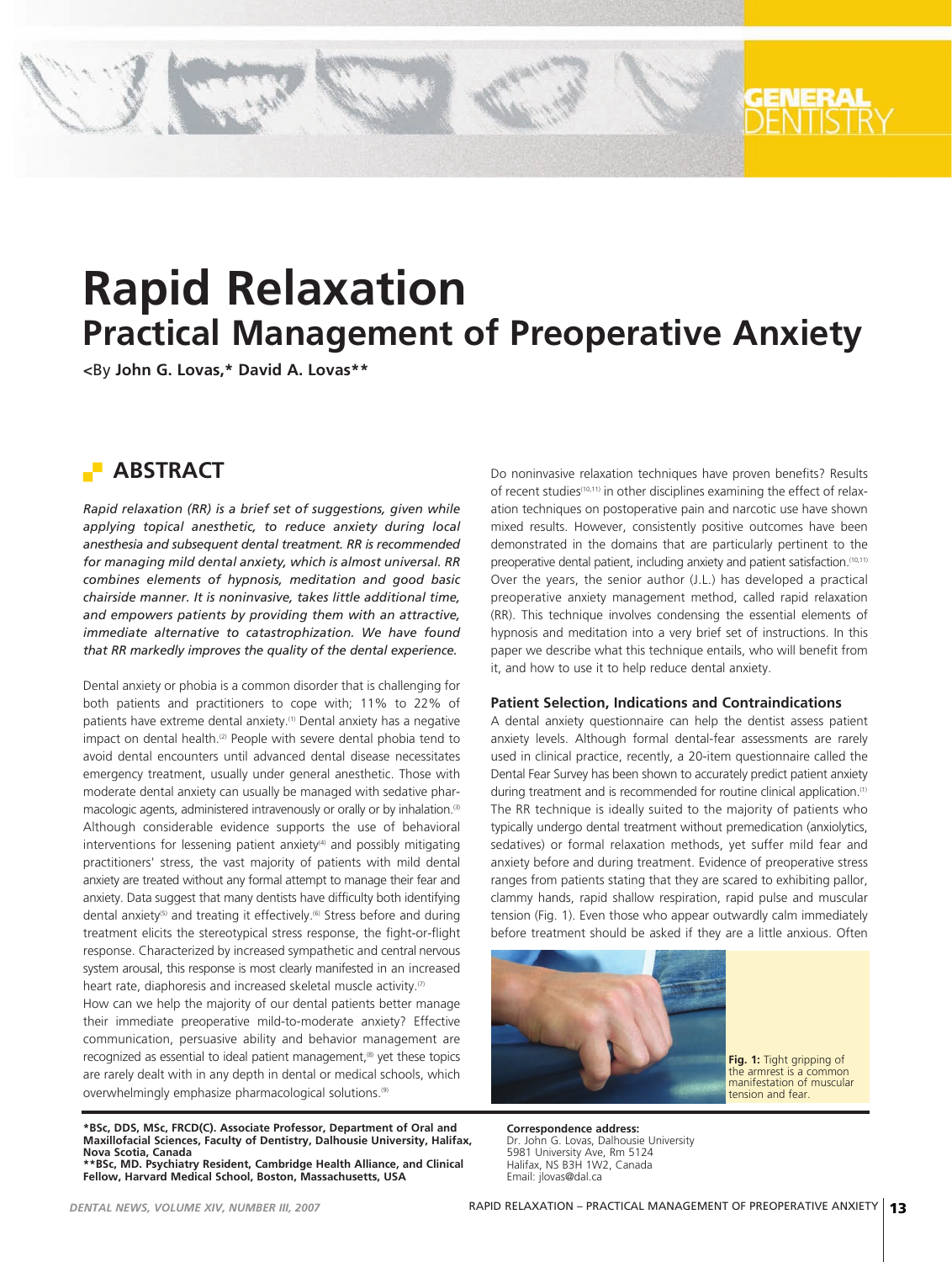the response is affirmative. If the patient appears calm and claims to be relaxed, RR is likely unnecessary.

Patients need to be linguistically, intellectually and emotionally able to understand and follow instructions. A small proportion of more frightened patients seem to ignore the RR instructions. Some seem too frightened to be able to focus on the instructions, while others opt to use their own coping strategies.

## **Chairside Manner**

Patients are primarily aware of clinicians' chairside manner - their calmness, gentleness and attentiveness - rather than their technical skill. Borrowing from hypnosis, clinicians should try to make sure that their tone of voice and body language are intentionally and consistently soothing, monotonous and congruent with achieving their goal of relaxing and reassuring the patient. Great care should be taken to choose words that will provoke the least anxiety (e.g., "a bit of discomfort" instead of "pain"). Offering a brief summary of what the actual dental treatment will entail can also help relax the patient.

#### **The Rapid Relaxation Method**

Ideally, RR instructions are given during the 2 or 3 minutes it takes to ensure profound topical anesthesia. When the patient is recumbent in the dental chair, generally with a dental assistant, and sometimes with one of the patient's relatives sitting nearby, we recommend following these 6 steps to help the patient overcome dental anxiety. **1.** The dentist should show the patient the reassuringly soft cottontipped applicator with topical anesthetic and say "This will first comfortably numb the surface," and then apply and hold the topical anesthetic in place.

**2.** Assessing the patient's overall body language is important. If the hands are clasped together, often pressing down on the solar plexus area, or firmly gripping the hand-rest, the dentist should say in a calm, slow, reassuring voice, "You might find it more comfortable if you let your arms rest loosely on the armrest." Selective, gentle humour, such as "Please be gentle with our equipment," when used in moderation, is sometimes appropriate and may lighten the mood. If the patient's legs are crossed at the ankles (some patients actively press the upper ankle down firmly on the one below), saying something like "You'll likely be more comfortable if you uncross your legs" may help. If the patient's eyes are open, the dentist could say, "You might find it more comfortable if you close your eyes – whatever's more comfortable for you."

Suggestions are less likely to evoke resistance than commands. Using the word "might" helps maintain an encouraging, rather than



**Fig. 2:** A relaxed hand is an indicator of muscular relaxation and calmness.

authoritarian tone. In our experience, no one has ever refused these instructions, nor complained after they were given.

The assistant and dentist should periodically recheck the patient's body language. When they observe raised shoulders, a frown or white knuckles, they should gently remind the patient to relax the specific area, and if appropriate, gently touch the area.

**3.** Describing a simple, brief technique for relaxing can be key. The script might unfold this way: "If you like, we'll show you how you can feel more relaxed. Scan your whole body, from head to toes, and look for any areas of tightness and tension in your muscles. As you know, this 'guarding' doesn't really help. Tight muscles only make you tired and tense. You can just let your muscles relax. Let them go – just like when you're really tired and you finally lie down in bed and feel your whole body sink into the mattress - allow your body to sink into the chair, completely relaxed, soft, floppy, like a baby or a puppy (Fig. 2)."

If the patient still seems anxious, having him or her concentrate on the breathing will help deepen the relaxation. Saying something like this may help: "Now that your body is nice and relaxed, you might notice that your thoughts are buzzing around like a mosquito, that you're worrying about the future - 'what if this, what if that.' You know that doesn't help either. It just makes you tired and anxious. A much better thing to do with your attention is to let it rest.

"A good place to let your attention rest is on the gentle feel of your breath at the bottom of your lungs. Allow your attention to rest on the subtle feel of your breath in your belt area. Each part of the breath, beginning, middle and end, feels subtly different, and every breath is slightly different. Let your attention rest on this subtle feeling."

If the patient's breathing is not reasonably slow and adequately abdominal, suggesting that he or she try not to control the breathing may help: "There's no need to try to control the breathing in any way. Just simply observe the subtle feel of the breath in your belt area. Breathing deep down to the base of your lungs is very efficient, so you can breathe much more slowly."

"You'll notice that your attention keeps drifting back to worrying thoughts. That's normal. Gently, patiently, keep bringing your attention back to the subtle feel of your breath in your belt area. Allow it to rest there peacefully."

**4.** Shortly before giving actual local anesthetic injections, the dentist may find it useful to prepare the patient by describing how he or she may react during the injection. For example, the dentist might say, "Normally when you feel a bit of discomfort, like the slight pinch from the injection, the tendency is to tighten up and hold the breath. As you know, that doesn't really help. It actually makes things worse. When your body stays relaxed and your breathing is smooth, you feel much less discomfort. So, as soon as you feel the slight pinch, let that be a signal for you to intentionally relax, and breathe through the discomfort." Continuing to encourage the patient during the injection by saying, "That's right, nice and relaxed, breathing through, very good" can also be helpful.

**5.** During treatment, the dentist should continue to reassure the patient about what may occur, by saying, for example, "Should you notice a bit of momentary discomfort, you immediately have a choice